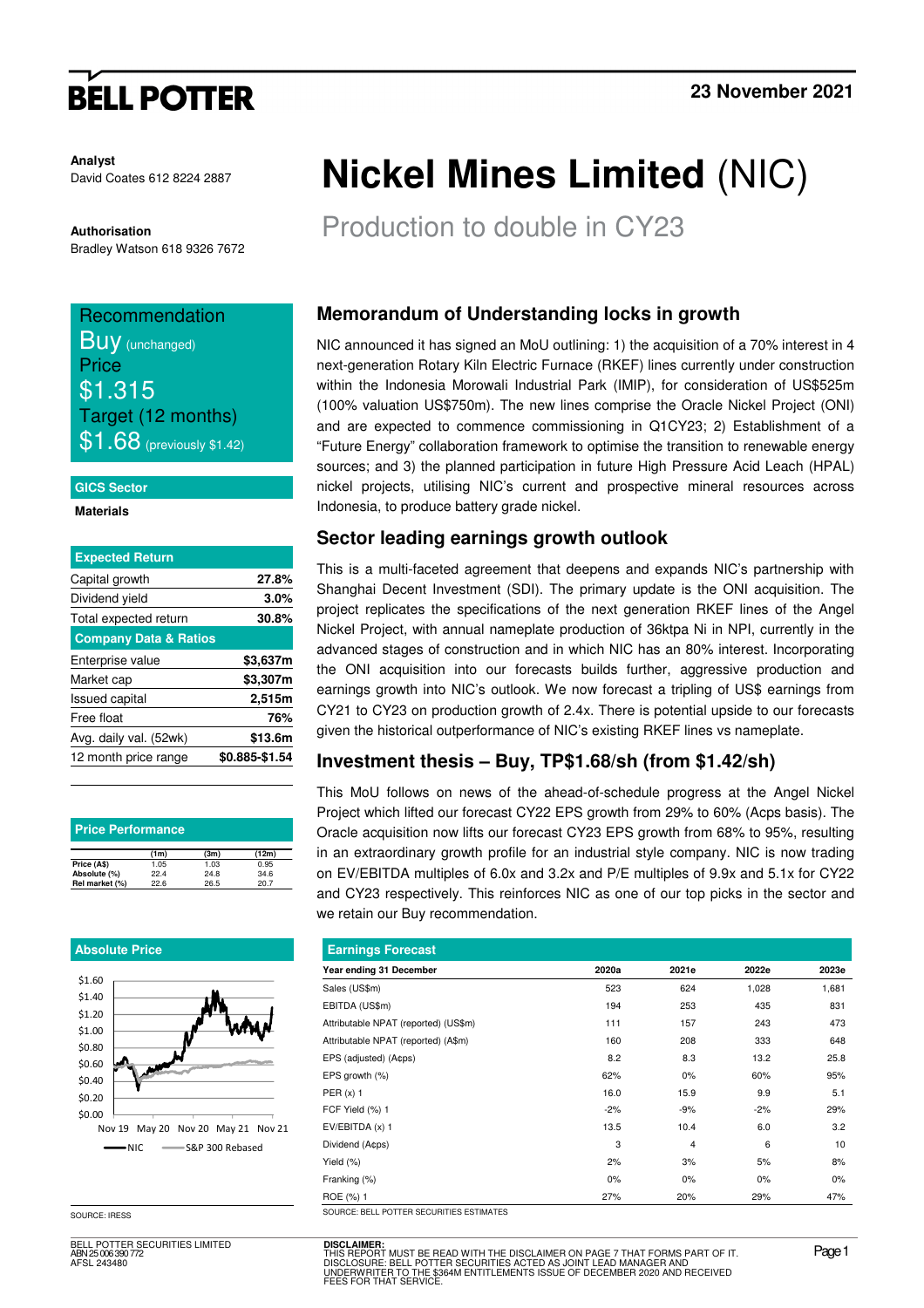### **Changes to our forecasts**

In reflecting this update we have made the following changes to our modelled assumptions:

• Incorporated the acquisition, construction, development and operation of the Oracle Nickel Project into our financial forecasts. Production is scheduled to commence from Q1CY23 and we assume ramp-up to nameplate of 36,000tpa of Ni in NPI by Q4CY23 (100%-basis). This includes the staged consideration payments and shareholder loans as outlined below;

**Table 1 - Oracle Nickel staged acquisition schedule**

| Date                                      | Amount<br>(US\$m) | <b>Cumulative</b><br>(US\$m) |                      | % ownership |
|-------------------------------------------|-------------------|------------------------------|----------------------|-------------|
| Signing of MoU                            | 10.0              | 10.0                         |                      |             |
| Definitive Agreement (By 31 January 2022) | 20.0              | 30.0                         |                      |             |
| By 31 March 2022                          | 23.0              | 53.0                         |                      | 10%         |
| By 30 June 2022                           | 106.0             | 159.0                        |                      | 30%         |
| By 30 September 2022                      | 46.2              | 205.2                        | 1st shareholder loan |             |
| By 31 December 2022                       | 212.0             | 417.2                        |                      | 70%         |
| By 31 December 2022                       | 46.2              | 463.4                        | 2nd shareholder loan |             |
| By 31 March 2023                          | 61.6              | 525.0                        | 3rd shareholder loan |             |
| <b>Total</b>                              | 525.0             |                              |                      |             |

SOURCE: COMPANY DATA

- Included a risk-adjusted, NPV-based valuation for ONI in our sum-of-the-parts valuation for NIC. We apply a 30% discount to our un-risked NPV to reflect i) the pending finalisation of a binding agreement following the MoU; and ii) the construction stage of the project; and
- Lifted our forecast dividend distributions for CY23 to A10cps (from A8cps). This increases our forecast (unfranked) yield for CY23 to 7.6%.

The net impact of these changes are summarised in the forecast changes table below:

| Table 2 - Changes to our CY forecasts |               |               |           |               |               |               |               |        |        |
|---------------------------------------|---------------|---------------|-----------|---------------|---------------|---------------|---------------|--------|--------|
|                                       | Previous      |               |           | <b>New</b>    |               |               | Change        |        |        |
| Year end 31 December                  | <b>Dec-21</b> | <b>Dec-22</b> | Dec-23    | <b>Dec-21</b> | <b>Dec-22</b> | <b>Dec-23</b> | <b>Dec-21</b> | Dec-22 | Dec-23 |
| Prices & currency                     |               |               |           |               |               |               |               |        |        |
| Nickel price (US\$/t)                 | 18,323        | 18,519        | 18,629    | 18,323        | 18,519        | 18,629        | 0%            | 0%     | 0%     |
| <b>US\$/A\$</b>                       | 0.75          | 0.73          | 0.73      | 0.75          | 0.73          | 0.73          | 0%            | 0%     | $0\%$  |
| <b>Production &amp; costs</b>         |               |               |           |               |               |               |               |        |        |
| Ore mined (t)                         | 2,035,486     | 2,000,000     | 2,000,000 | 2,035,486     | 2,000,000     | 2,000,000     | 0%            | 0%     | 0%     |
| Nickel in ore (t)                     | 36,062        | 36,000        | 36,000    | 36,062        | 36,000        | 36,000        | 0%            | 0%     | 0%     |
| RKEF NPI production (t)               | 295,081       | 487,004       | 604,615   | 295,081       | 487,004       | 789,615       | 0%            | 0%     | 31%    |
| Contained nickel (t)                  | 40,516        | 62,971        | 78,646    | 40,516        | 62,971        | 100,846       | 0%            | 0%     | 28%    |
| Contained nickel (t, attributable)    | 32,413        | 50,376        | 62,917    | 32,413        | 50,376        | 78,457        | 0%            | 0%     | 25%    |
| Cash costs (US\$/t Ni)                | 9,521         | 9,825         | 8,723     | 9,521         | 9,825         | 8,674         | 0%            | 0%     | $-1%$  |
| Earnings & valuation                  |               |               |           |               |               |               |               |        |        |
| Revenue (consolidated, US\$m)         | 624           | 1,028         | 1,319     | 624           | 1,028         | 1,681         | 0%            | 0%     | 28%    |
| EBITDA (consolidated, US\$m)          | 253           | 435           | 657       | 253           | 435           | 831           | 0%            | 0%     | 27%    |
| EBITDA (attributable, US\$m)          | 202           | 347           | 524       | 202           | 347           | 647           | 0%            | 0%     | 23%    |
| NPAT (reported, attributable, US\$m)  | 157           | 243           | 408       | 157           | 243           | 473           | 0%            | 0%     | 16%    |
| EPS (reported) (Acps)                 | 8.3           | 13.3          | 22.2      | 8.3           | 13.2          | 25.8          | 0%            | 0%     | 16%    |
| PER(x)                                | 15.9          | 9.9           | 5.9       | 15.9          | 9.9           | 5.1           | 0.0           | 0.0    | (0.8)  |
| EPS growth (%)                        | 1%            | 60%           | 68%       | 0%            | 60%           | 95%           | 0%            | 0%     | 27%    |
| DPS (Acps)                            | 4             | 6             | 8         | 4             | 6             | 10            | 0%            | 0%     | 25%    |
| Yield                                 | 3.0%          | 4.6%          | 6.1%      | 3.0%          | 4.6%          | 7.6%          | 0%            | 0%     | 2%     |
| NPV (A\$/sh)                          | 1.16          | 1.42          | 1.86      | 1.40          | 1.68          | 2.14          | 20%           | 19%    | 15%    |
| Price Target (A\$/sh)                 |               | 1.42          |           |               | 1.68          |               |               | 18%    |        |

SOURCE: COMPANY DATA AND BELL POTTER SECURITIES ESTIMATES

These changes drive material earnings increases for CY23 and further strengthen an already aggressive earnings growth profile. Under our assumptions, NIC will be able to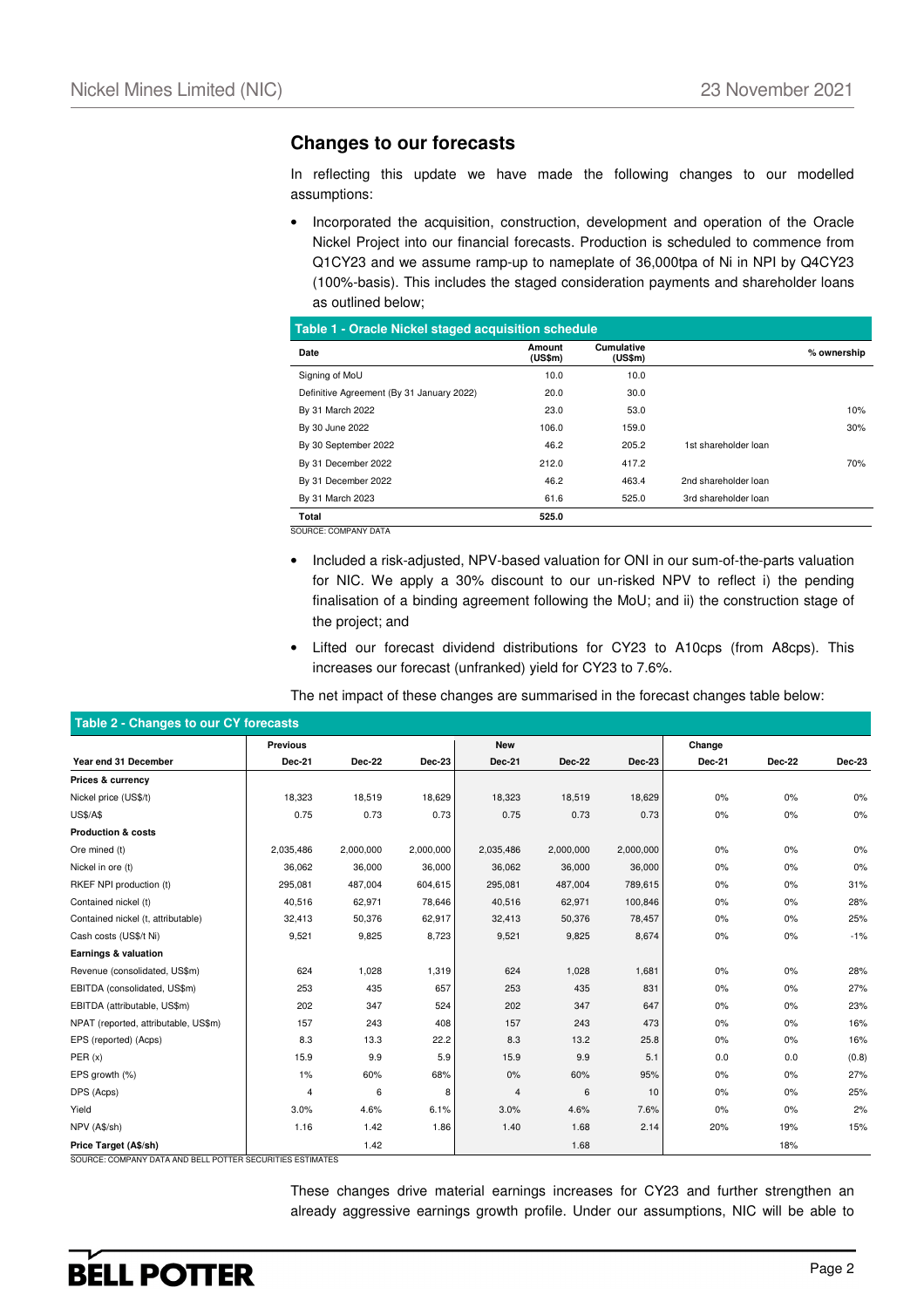support its staged acquisition payments and our forecast dividend distributions, though we see the potential for external funding (either debt or equity or a mixt of both) to maintain balance sheet strength and flexibility. NIC continues to trade on low valuation metrics with respect to its growth profile, reinforcing it as one of our top picks in the sector.

## **Upcoming catalysts**

Upcoming catalysts for NIC include:

- Updates on Nickel Pig Iron (NPI) pricing and the effective Ni payability, which we believe the market will continue to consider as a measure of NIC's nickel price exposure;
- Further updates on the construction of the Angel Nickel project, comprising 4 nextgeneration rotary-kiln-electric-furnace (RKEF) lines being developed within the Indonesia Weda Bay Industrial Park (IWIP), in which NIC now holds an 80% interest;
- Further updates on the construction of the Oracle Nickel project, comprising 4 nextgeneration RKEF lines being developed within the Indonesia Morowali Industrial Park (IMIP). An MoU has been signed and a binding agreement is expected in January 2022 to formalise NIC's staged acquisition of a 70% interest;
- Progress updates for the Hengjaya Mine, where a major production expansion is complete and the sustainability of production of +150kt ore per month and costs of ~US\$20/t are targeted;
- Exploration and development updates on the Siduarsi Nickel-Cobalt project in Papua province, Indonesia, in which NIC has recently acquired a 100% interest;
- The release of NIC's December 2021 quarterly production and cost report, expected in late January 2022; and
- Updates on the ownership levels of the 80%-owned Hengjaya Mine, which is subject to Indonesia's compulsory divestment laws.

## **NIC vs the ASX Metals and Mining Index**



SOURCE: IRESS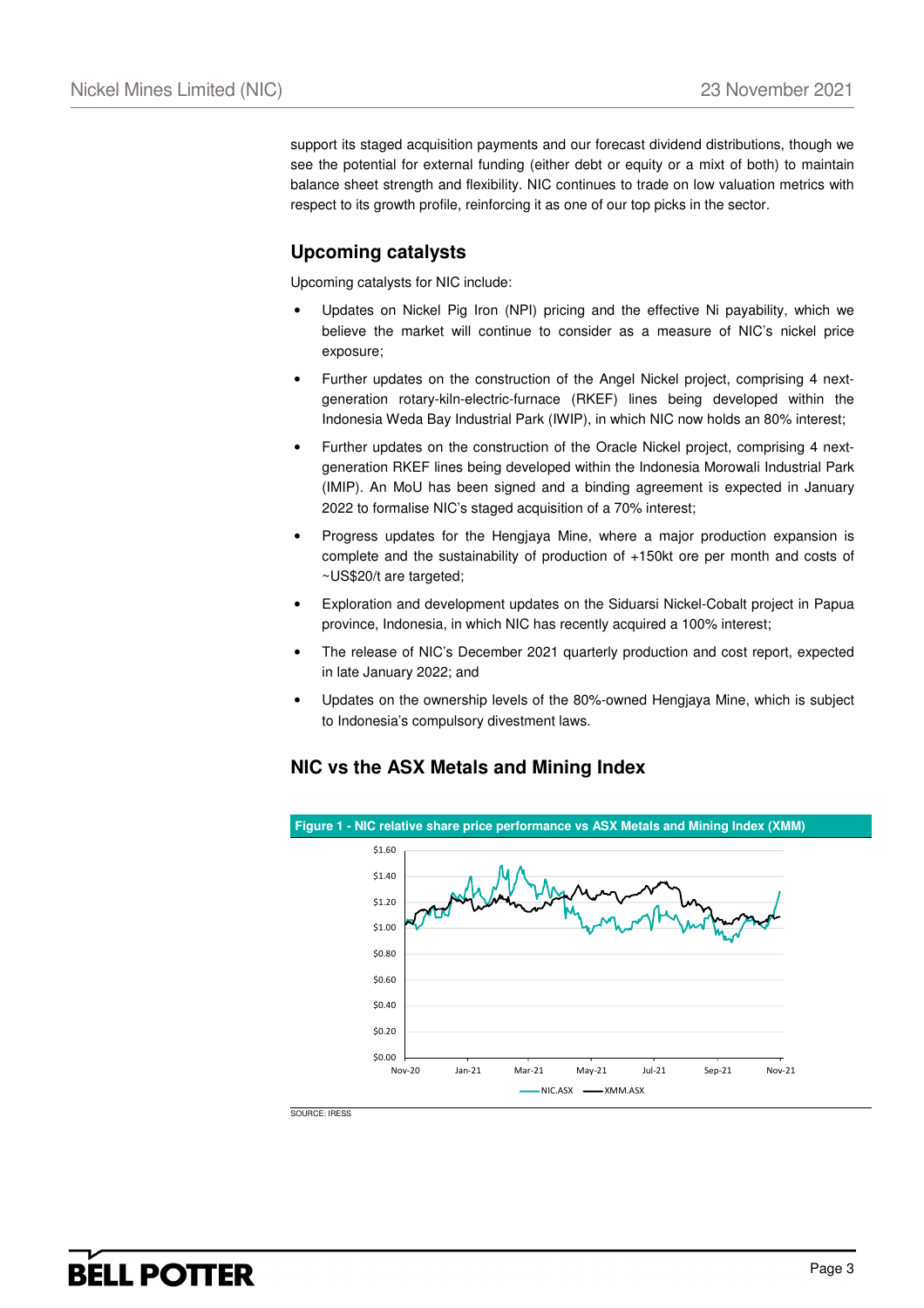# **Nickel Mines Limited (NIC)**

## **Company description: fully integrated NPI producer**

Nickel Mines Limited ('Nickel Mines' or 'NIC') was formed in 2007 and listed on the ASX in 2018. Its operations are focused in Central Sulawesi, Indonesia, where it holds an 80% interest four Rotary Kiln Electric Furnace (RKEF) NPI production lines (the two Hengjaya lines and the two Ranger lines) with Shanghai Decent Investments (SDI) a subsidiary of Tsingshan Group, the world's largest stainless steel producer. The RKEF lines are located in an existing, fully integrated stainless steel production facility, the Indonesian Morowali Industrial Park (IMIP).

First production from the Hengjaya Lines was achieved on 31 January 2019 and the Ranger Lines commenced production during the December quarter 2019. Both projects have since achieved steady state production of ~20ktpa contained Ni in NPI, exceeding nameplate production of ~16ktpa each at lower than planned operating costs.

In November 2020 NIC executed a binding agreement to acquire a 70% interest (since increased to 80%) in the Angel Nickel Project comprising four new generation RKEF NPI production lines and a captive 380MW power station. Angel Nickel is currently under construction within the Indonesia Weda Bay Industrial Park ('IWIP') on Halmahera Island in Indonesia.

NIC also holds an 80% interest in Hengjaya Mine ('HM'), a high-grade, long-life nickel laterite deposit, also in Central Sulawesi in close proximity to the IMIP. The HM produces Direct Shipping Ore (DSO), the bulk of which is sold into the IMIP facility for the production of Nickel Pig Iron (NPI), a key input into stainless steel production.

## **Investment thesis – Buy, TP\$1.68/sh (from \$1.42/sh)**

This MoU follows on news of the ahead-of-schedule progress at the Angel Nickel Project which lifted our forecast CY22 EPS growth from 29% to 60% (Acps basis). The Oracle acquisition now lifts our forecast CY23 EPS growth from 68% to 95%, resulting in an extraordinary growth profile for an industrial style company. NIC is now trading on EV/EBITDA multiples of 6.0x and 3.2x and P/E multiples of 9.9x and 5.1x for CY22 and CY23 respectively. This reinforces NIC as one of our top picks in the sector and we retain our Buy recommendation.

## **Valuation: \$1.68/sh**

Our 12-month forward NIC valuation incorporates DCF models of its attributable interests in the Hengjaya laterite nickel ore mine (HM), an 80% interest in the two Hengjaya Nickel RKEF lines and an 80% interest in the two Ranger Nickel RKEF lines.

We have constructed a discounted cash flow (DCF) model for NIC's attributable interest in these RKEF lines that are in production at Tsingshan's IMIP facility and a DCF calculation for NIC's current 80% interest (declining to 49% in 2028) in the Hengjaya laterite nickel ore mine.

We also include a risk-adjusted, NPV-based valuation for NIC's 80% interest in the Angel Nickel Industry (ANI) project, its prospective 70% interest in the Oracle Nickel Project (ONI) and a notional value for other exploration and development projects, an estimate of corporate overhead costs and NIC's last reported net cash position. Our valuation is calculated on a fully diluted basis. Following the latest update, our valuation stands at \$1.68/sh.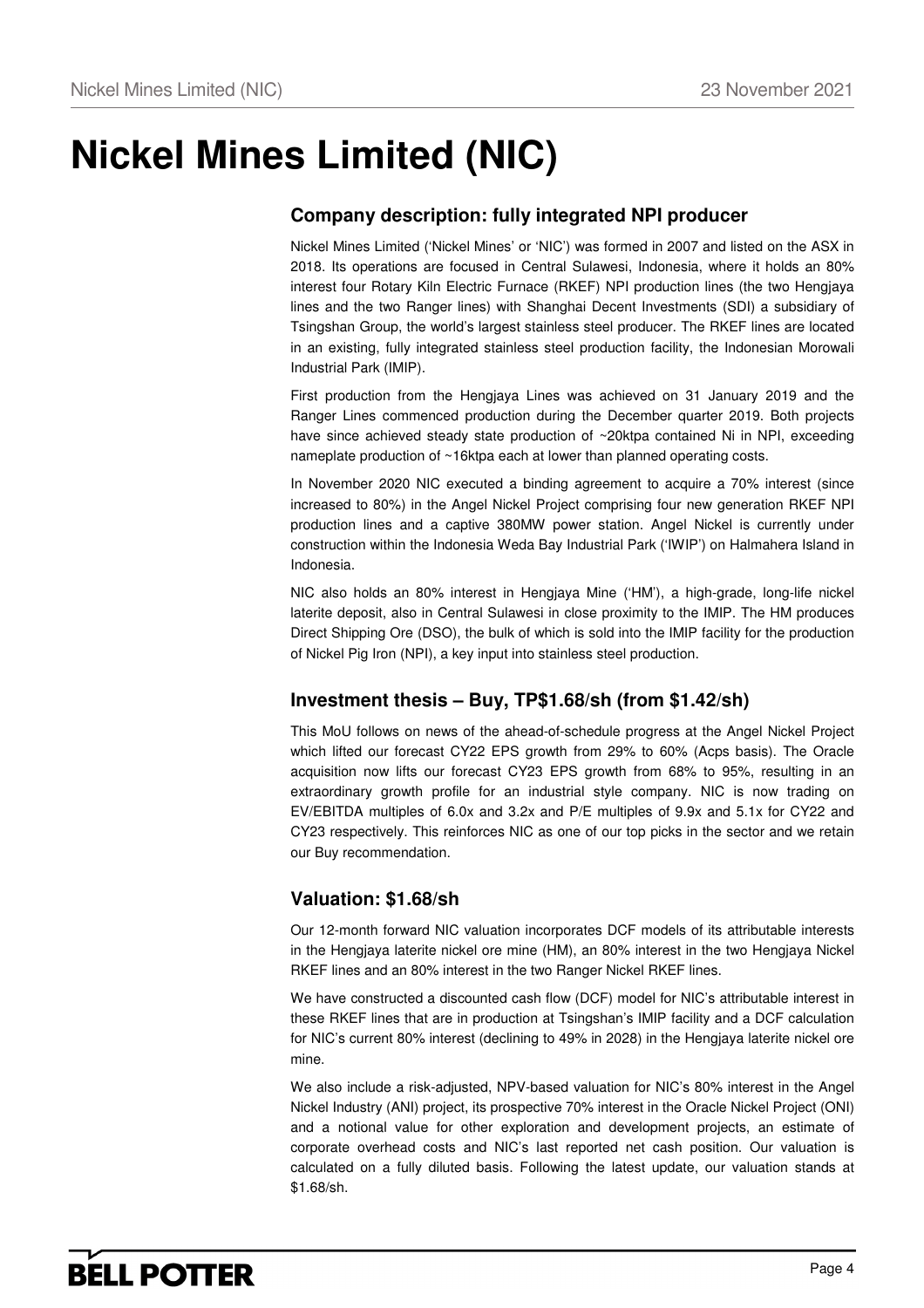#### **Risks**

Key risks to our investment case include (but are not limited to):

- **Funding and capital management risks:** Funding and capital management risks can include access to debt and equity finance, maintaining covenants on debt finance, managing dividend payments and managing debt repayments. Exploration and development companies with no sales revenues are reliant on access to equity markets and debt financing to fund the advancement and development of their projects.
- **Operating and development risks:** Mining companies' assets are subject to risks associated with their operation and development. Risks for each company can be heightened depending on method of operation (e.g. underground versus open pit mining) or whether it is a single mine company. Development of mining assets may be subject to receiving permits, approvals timelines or weather events, causing delays to commissioning and commercial production.
- **COVID-19 risks:** Mining companies' rely on freedom of movement of workforces, functioning transport routes, reliable logistics services including road, rail, aviation and ports in order to maintain operations and get their products to market. They also rely on liquid, functioning markets to sell their products. Measures being put in place to combat the COVID-19 pandemic are posing risks to these conditions.
- **Operating and capital cost fluctuations:** The cost and availability of exploration, development and mining inputs can fluctuate widely and cause significant differences between planned and actual operating and capital costs. Key operating costs are linked to energy and labour costs as well as access to, and availability of, technical skills, operating equipment and consumables.
- **Commodity price and exchange rate fluctuations:** The future earnings and valuations of exploration, development and producing Resources companies are subject to fluctuations in underlying commodity prices and foreign currency exchange rates.
- **Resource growth and mine life extensions:** The viability of future operations and the earnings forecasts and valuations reliant upon them may depend upon resource and reserve growth to extend mine lives, which is in turn dependent upon exploration success, of which there are no guarantees.
- **Regulatory changes risks:** Changes to the regulation of infrastructure and taxation (among other things) can impact the earnings and valuation of mining companies. NIC's assets are located in Sulawesi, Indonesia, which has in the past implemented regulatory changes related to mining project ownership, fiscal terms and mineral export requirements.
- **Sovereign risks:** Mining companies' assets are subject to the sovereign risks of the jurisdiction within which they are operating. NIC's assets are in Indonesia, a G20 country with one of the largest economies in SE Asia. Its sovereign debt is rated investment grade by the major ratings agencies.
- **Corporate/M&A risks:** Risks associated with M&A activity including differences between the entity's and the market's perception of value associated with completed transactions. NIC is the junior partner co-investing in production assets with a large, privately owned Chinese company. The strength and cohesiveness of this relationship over the long term has the potential to both add and reduce value to the partnership. One of the key mitigating factors in this respect has been the investment of a combined US\$50m by SDI and Wanlu Investments (US\$26m and US\$24m respectively) into NIC equity.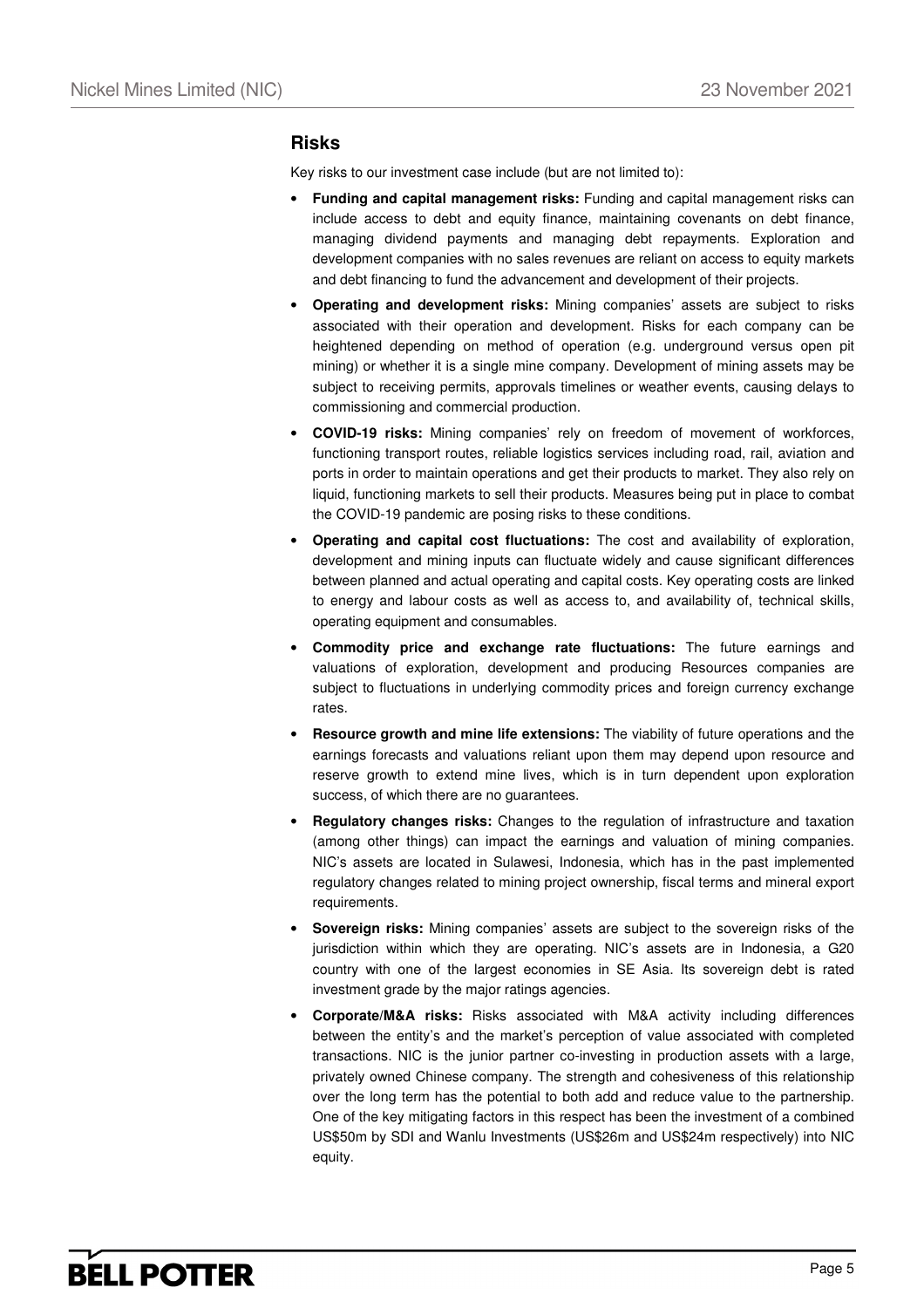## **Nickel Mines Limited** as at 23 November 2021

## Recommendation Buy Price \$1.315

Nickel Mines Limited (Nickel Mines Limited (Nickel Mines Limited Computer) \$1.68

#### **Table 3 - Financial summary**

|                                                            |                |                                        |                   |                    |                   |                 | <b>FINANCIAL RATIOS</b>                                                                    |               |             |               |                             |                |                 |
|------------------------------------------------------------|----------------|----------------------------------------|-------------------|--------------------|-------------------|-----------------|--------------------------------------------------------------------------------------------|---------------|-------------|---------------|-----------------------------|----------------|-----------------|
| <b>PROFIT AND LOSS</b><br>Year ending 31 Dec. (from 2020)  | Unit           | 2019a*                                 | 2020a             | 2021e              | 2022e             | 2023e           | Year ending 31 Dec. (from 2020)                                                            | Unit          | 2019a*      | 2020a         | 2021e                       | 2022e          | 2023e           |
| Revenue                                                    | US\$m          | 236.1                                  | 523.5             | 624.4              | 1,028.1           | 1,681.4         | <b>VALUATION</b>                                                                           |               |             |               |                             |                |                 |
| Expense                                                    | US\$m          | (138.9)                                | (329.0)           | (371.3)            | (593.3)           | (850.0)         | Attributable NPAT                                                                          | US\$m         | 56.5        | 110.6         | 156.6                       | 243.0          | 473.0           |
| <b>EBITDA</b>                                              | <b>US\$m</b>   | 97.2                                   | 194.5             | 253.1              | 434.8             | 831.4           | <b>Attributable NPAT</b>                                                                   | A\$m          | 82.5        | 160.1         | 207.6                       | 332.9          | 647.9           |
| Depreciation                                               | US\$m          | (16.4)                                 | (36.8)            | (36.9)             | (65.0)            | (98.6)          | <b>Reported EPS</b>                                                                        | Ac/sh         | 5.1         | 8.2           | 8.3                         | 13.2           | 25.8            |
| EBIT                                                       | US\$m          | 80.8                                   | 157.7             | 216.2              | 369.7             | 732.9           | <b>Adjusted EPS</b>                                                                        | Ac/sh         | 4.4         | 8.2           | 8.3                         | 13.2           | 25.8            |
| Net interest expense                                       | US\$m          | (2.1)                                  | (4.7)             | (10.8)             | (20.4)            | (16.1)          | EPS growth                                                                                 | $\%$          | 46%         | 62%           | 0%                          | 60%            | 95%             |
| Unrealised gains (Impairments)                             | US\$m          | 7.4                                    |                   |                    |                   |                 | PER                                                                                        | x             | 13.0x       | 16.0x         | 15.9x                       | 9.9x           | 5.1x            |
| Other                                                      | US\$m          | 5.4                                    | 1.6               |                    |                   |                 | <b>DPS</b>                                                                                 | Ac/sh         |             | 3.0           | 4.0                         | 6.0            | 10.0            |
| PBT                                                        | US\$m          | 91.5                                   | 154.6             | 205.4              | 349.3             | 716.8           | Franking                                                                                   | $\%$          | 0%          | $0\%$         | 0%                          | 0%             | 0%              |
| Tax expense                                                | US\$m          | (0.2)                                  | (0.9)             | (5.7)              | (39.2)            | (106.5)         | Yield                                                                                      | $\%$          | 0.0%        | 2.3%          | 3.0%                        | 4.6%           | 7.6%            |
| Consolidated profit (loss) for the year                    | US\$m          | 91.3                                   | 153.7             | 199.7              | 310.1             | 610.3           | FCF/share                                                                                  | Ac/sh         | 2.6         | (2.6)         | (11.4)                      | (2.2)          | 38.1            |
| Non-Controlling Interest                                   | US\$m          | 34.8                                   | 43.1              | 43.1               | 67.1              | 137.3           | FCF yield                                                                                  | $\%$          | 2%          | $-2%$         | $-9%$                       | $-2%$          | 29%             |
| Attributable NPAT (reported)                               | US\$m          | 56.5                                   | 110.6             | 156.6              | 243.0             | 473.0           | P/FCFPS <sup>1</sup><br>EV/EBITDA <sup>1</sup>                                             | x             | 50.9x       | $-51.4x$      | $-11.5x$                    | $-58.5x$       | 3.4x            |
| NPAT (underlying)                                          | US\$m          | 49.1                                   | 110.6             | 156.6              | 243.0             | 473.0           |                                                                                            | x             | 27.0x       | 13.5x         | 10.4x                       | 6.0x           | 3.2x<br>49%     |
| <b>CASH FLOW</b>                                           |                |                                        |                   |                    |                   |                 | EBITDA margin<br>EBIT margin                                                               | %<br>$\%$     | 41%<br>34%  | 37%<br>30%    | 41%<br>35%                  | 42%<br>36%     | 44%             |
| Year ending 31 Dec. (from 2020)                            | Unit           | 2019a*                                 | 2020a             | 2021e              | 2022e             | 2023e           | Return on assets                                                                           | $\%$          | 26%         | 17%           | 14%                         | 17%            | 29%             |
| <b>OPERATING CASHFLOW</b>                                  |                |                                        |                   |                    |                   |                 | Return on equity                                                                           | $\%$          | 49%         | 27%           | 20%                         | 29%            | 47%             |
| Receipts                                                   | US\$m          | 212.7                                  | 517.6             | 679.7              | 987.7             | 1,616.1         | <b>LIQUIDITY &amp; LEVERAGE</b>                                                            |               |             |               |                             |                |                 |
| Payments                                                   | US\$m          | (169.9)                                | (358.9)           | (318.8)            | (537.8)           | (785.8)         | Net debt (cash)                                                                            | \$m           | 15          | (306)         | 39                          | 234            | (220)           |
| Tax                                                        | US\$m          | (4.7)                                  | (9.1)             | 0.9                | (5.7)             | (39.2)          | ND / E                                                                                     | $\%$          | 4%          | $-33%$        | 4%                          | 20%            | $-15%$          |
| Net interest                                               | US\$m          | 0.1                                    | 0.3               | (10.8)             | (20.4)            | (16.1)          | $ND / (ND + E)$                                                                            | %             | 3%          | $-48%$        | 4%                          | 17%            | $-18%$          |
| Other                                                      | US\$m          |                                        |                   |                    |                   |                 | EBITDA / Interest                                                                          | x             | 46.1x       | 40.9x         | 23.4x                       | 21.3x          | 51.7x           |
| Operating cash flow                                        | US\$m          | 38.2                                   | 150.0             | 351.0              | 423.8             | 775.0           |                                                                                            |               |             |               |                             |                |                 |
| <b>INVESTING CASHFLOW</b><br>Property, plant and equipment | US\$m          | (29.6)                                 | (7.4)             | (567.9)            | (464.7)           | (74.5)          | <b>ATTRIBUTABLE DATA - NICKEL MINES LTD</b><br>Year ending 31 Dec. (from 2020)             | Unit          | 2019a*      | 2020a         | 2021e                       | 2022e          | 2023e           |
| Mine development                                           | US\$m          |                                        | (147.0)           |                    |                   |                 | Revenues                                                                                   | US\$m         | 95.7        | 391.3         | 559.6                       | 885.6          | 1,372.0         |
| Exploration & evaluation                                   | US\$m          |                                        |                   | (0.2)              | (0.4)             | (0.4)           | <b>EBITDA</b>                                                                              | US\$m         | 35.6        | 139.7         | 201.5                       | 346.8          | 646.7           |
| Other                                                      | US\$m          | 5.8                                    | (30.0)            |                    |                   |                 | <b>NPAT</b>                                                                                | US\$m         | 56.5        | 110.6         | 156.6                       | 243.0          | 473.0           |
| Investing cash flow<br>Free Cash Flow                      | US\$m<br>US\$m | (23.8)<br>14.4                         | (184.4)<br>(34.5) | (568.0)<br>(217.0) | (465.1)<br>(41.3) | (74.9)<br>700.1 | Net distributable cash flow<br>EV/EBITDA                                                   | US\$m<br>x    | 1.0<br>69.8 | 269.3<br>18.0 | (47.3)<br>13.6              | (175.5)<br>7.7 | 273.6<br>4.1    |
|                                                            |                |                                        |                   |                    |                   |                 | PER                                                                                        | x             | 26.0        | 16.0          | 15.9                        | 9.9            | 5.1             |
| <b>FINANCING CASHFLOW</b>                                  |                |                                        |                   |                    |                   |                 | P/FCF                                                                                      | x             | nm          | nm            | nm                          | nm             | 8.8             |
| Share issues/(buy-backs)                                   | US\$m          |                                        | 430.0             |                    |                   |                 |                                                                                            |               |             |               |                             |                |                 |
| Debt proceeds<br>Debt repayments                           | US\$m<br>US\$m | (29.9)                                 | (25.3)            | 325.0<br>(45.0)    |                   | (150.0)         | ORE RESERVE AND MINERAL RESOURCE<br>Hengjaya Nickel Mine (HM)                              |               |             |               | Mdmt                        | % Ni           | t Ni            |
| Distributions to non-controlling interests                 | US\$m          | 17.0                                   | (43.3)            | (39.7)             | (43.6)            | (62.4)          | <b>Mineral Resources</b>                                                                   |               |             |               |                             |                |                 |
| Dividends                                                  | US\$m          |                                        | (15.4)            | (75.9)             | (110.2)           | (183.6)         | Measured                                                                                   |               |             |               | 20.000                      | 1.30%          | 260,000         |
| Other                                                      | US\$m          | (0.4)                                  | (12.4)            |                    |                   |                 | Indicated                                                                                  |               |             |               | 109.000                     | 1.30%          | 1,417,000       |
| Financing cash flow                                        | US\$m          | (13.3)                                 | 333.6             | 164.5              | (153.7)           | (396.0)         | Inferred                                                                                   |               |             |               | 56.000                      | 1.30%          | 728,000         |
| Change in cash                                             | US\$m          | 1.1                                    | 299.2             | (52.6)             | (195.0)           | 304.1           | Total                                                                                      |               |             |               | 185.000                     |                | 1.30% 2.405.000 |
| <b>BALANCE SHEET</b>                                       |                |                                        |                   |                    |                   |                 | <b>ASSUMPTIONS - Prices</b>                                                                |               |             |               |                             |                |                 |
| Year ending 31 Dec. (from 2020)                            | Unit           | 2019a*                                 | 2020a             | 2021e              | 2022e             | 2023e           | Year ending 31 Dec. (from 2020) avg                                                        | Unit          | 2019a*      | 2020a         | 2021e                       | 2022e          | 2023e           |
| <b>ASSETS</b>                                              |                |                                        |                   |                    |                   |                 |                                                                                            |               |             |               |                             |                |                 |
| Cash & short term investments                              | US\$m          | 49.8                                   | 351.4             | 298.9              | 103.9             | 407.9           | Nickel                                                                                     | US\$/lb       | \$7.02      | \$6.25        | \$8.31                      | \$8.40         | \$8.45          |
| Accounts receivable                                        | US\$m          | 97.2                                   | 117.8             | 62.4               | 102.8             | 168.1           | Nickel                                                                                     | <b>US\$/t</b> | \$15,483    | \$13,775      | \$18,323                    | \$18,519       | \$18,629        |
| Property, plant & equipment                                | US\$m          | 628.5                                  | 600.8             | 1,140.0            | 1,539.6           | 1,515.6         | Currency                                                                                   |               |             |               |                             |                |                 |
| Mine development expenditure                               | US\$m          |                                        |                   |                    |                   |                 | AUD:USD                                                                                    |               | 0.68        | 0.69          | 0.75                        | 0.73           | 0.73            |
| Exploration & evaluation                                   | US\$m          |                                        |                   | 0.2                | 0.6               | 1.0             |                                                                                            |               |             |               |                             |                |                 |
| Other                                                      | US\$m          | 122.0                                  | 164.7             | 164.7              | 164.7             | 164.7           | <b>ASSUMPTIONS - Production &amp; costs</b>                                                |               |             |               |                             |                |                 |
| <b>Total assets</b>                                        | US\$m          | 897.5                                  | 1,234.7           | 1,666.2            | 1,911.6           | 2,257.3         | Year ending 31 Dec. (from 2020)                                                            | Unit          | 2019a*      | 2020a         | 2021e                       | 2022e          | 2023e           |
| <b>LIABILITIES</b>                                         |                |                                        |                   |                    |                   |                 | Hengjaya Mine                                                                              |               |             |               |                             |                |                 |
| Accounts payable                                           | US\$m          | 52.5                                   | 40.3              | 92.8               | 148.3             | 212.5           | Ore mined                                                                                  | wmt           | 428,382     |               | 795,650 2,035,486 2,000,000 |                | 2,000,000       |
| Income tax payable                                         | US\$m          | 0.7                                    | 3.8               | 5.7                | 39.2              | 106.5           | Ore grade                                                                                  | % Ni          | 1.9%        | 1.8%          | 1.8%                        | 1.8%           | 1.8%            |
| Borrowings                                                 | US\$m          | 65.0                                   | 45.0              | 337.9              | 337.9             | 187.9           | Nickel in ore                                                                              | t Ni          | 8,178       | 14,479        | 36,062                      | 36,000         | 36,000          |
| Other                                                      | US\$m          | 57.2                                   | 59.4              | 59.4               | 59.4              | 59.4            | Nickel in ore (attributable)                                                               | t Ni          | 6,542       | 11,583        | 28,849                      | 28,800         | 28,800          |
| <b>Total liabilities</b>                                   | US\$m          | 175.4                                  | 148.4             | 495.8              | 584.8             | 566.3           | <b>RKEF (IMIP)</b>                                                                         |               |             |               |                             |                |                 |
| <b>SHAREHOLDER'S EQUITY</b>                                |                |                                        |                   |                    |                   |                 | NPI production                                                                             | t             | 152,408     | 295,897       | 295,081                     | 487,004        | 789,615         |
| Share capital                                              | US\$m          | 315.5                                  | 732.9             | 732.9              | 732.9             | 732.9           | Contained nickel                                                                           | t Ni          | 20,988      | 43,622        | 40,516                      | 62,971         | 100,846         |
| Reserves                                                   | US\$m<br>US\$m | 19.2<br>92.8                           | 19.2<br>187.9     | 19.2<br>268.6      | 19.2<br>401.5     | 19.2<br>690.9   | Contained nickel (attributable)<br>Costs                                                   | t Ni          | 11,742      | 30,619        | 32,413                      | 50,376         | 78,457          |
| Retained earnings<br><b>Total equity to NIC holders</b>    | US\$m          | 427.5                                  | 940.1             | 1,020.8            | 1,153.6           | 1,443.0         | Cash costs                                                                                 | US\$/t Ni     | \$7,689     | \$7,330       | \$9,521                     | \$9,825        | \$8,674         |
| Non-controlling interest                                   | US\$m          | 294.7                                  | 146.2             | 149.6              | 173.1             | 248.0           | All-in-Costs (AIC)                                                                         | US\$/t Ni     | \$7,804     | \$7,414       | \$9,627                     | \$9,956        | \$8,807         |
| <b>Total equity</b>                                        | US\$m          | 722.1                                  | 1,086.2           | 1,170.4            | 1,326.8           | 1,691.0         |                                                                                            |               |             |               |                             |                |                 |
| Weighted average shares                                    | m              | 1,631.2                                | 1,948.7           | 2,515.3            | 2,515.0           | 2,515.0         | <b>VALUATION</b>                                                                           |               |             |               |                             |                |                 |
|                                                            |                |                                        |                   |                    |                   |                 | Ordinary shares (m)                                                                        |               |             |               |                             |                | 2,515.0         |
| <b>CAPITAL STRUCTURE</b>                                   |                |                                        |                   |                    |                   |                 | Options in the money (m)                                                                   |               |             |               |                             |                |                 |
|                                                            |                |                                        |                   |                    |                   |                 | Total shares diluted (m)                                                                   |               |             |               |                             |                | 2,515.0         |
| Shares on issue                                            | m              |                                        |                   |                    |                   | 2,515.0         | Valuation                                                                                  | Now           |             | +12 months    |                             | $+24$ mths     |                 |
| Total shares on issue                                      | m              | (add 0.0m escrow and placement shares) |                   |                    |                   | 2,515.0         | Sum-of-the-parts                                                                           | A\$m          | A\$/sh      | A\$m          | A\$/sh                      | A\$m           | A\$/sh          |
| <b>Share price</b>                                         | A\$/sh         |                                        |                   |                    |                   | 1.315           | IMIP RKEF (NPV12)                                                                          | 2,181.5       | 0.87        | 2,369.1       | 0.94                        | 2,438.4        | 0.97            |
| Market capitalisation                                      | A\$m           |                                        |                   |                    |                   | 3,307.3         | IWIP RKEF (NPV12)                                                                          | 1,022.3       | 0.41        | 1,183.9       | 0.47                        | 1,935.7        | 0.77            |
| Net cash                                                   | A\$m           |                                        |                   |                    |                   | $-329.3$        | ONI RKEF (NPV12)                                                                           | 561.0         | 0.22        | 637.8         | 0.25                        | 1,149.1        | 0.46            |
| Enterprise value (undiluted)                               | A\$m           |                                        |                   |                    |                   | 3,636.5         | Hengjaya Mine (NPV12)                                                                      | 37.3          | 0.01        | 42.2          | 0.02                        | 66.3           | 0.03            |
| Options outstanding (m)                                    | m              |                                        |                   |                    |                   | 0.0             | Other exploration                                                                          | 80.0          | 0.03        | 80.0          | 0.03                        | 80.0           | 0.03            |
| Options (in the money)                                     | m              |                                        |                   |                    |                   | 0.0             | Corporate overheads                                                                        | (44.2)        | (0.02)      | (44.6)        | (0.02)                      | (45.1)         | (0.02)          |
| Issued shares (diluted for options)                        | m.             |                                        |                   |                    |                   | 2,515.0         | Subtotal (EV)                                                                              | 3,837.9       | 1.53        | 4,268.4       | 1.70                        | 5,624.5        | 2.24            |
| Market capitalisation (diluted)                            | A\$m           |                                        |                   |                    |                   | 3,307.3         | Net cash (debt)                                                                            | (329.3)       | (0.13)      | (39.0)        | (0.02)                      | (234.0)        | (0.09)          |
| Net cash + options                                         | A\$m           |                                        |                   |                    |                   | $-329.3$        | <b>Total (undiluted)</b>                                                                   | 3,508.6       | 1.40        | 4,229.4       | 1.68                        | 5,390.5        | 2.14            |
| Enterprise value (diluted)                                 | A\$m           |                                        |                   |                    |                   | 3,636.5         | Dilutive effect of options                                                                 |               |             |               |                             |                |                 |
| <b>MAJOR SHAREHOLDERS</b>                                  |                |                                        |                   |                    |                   |                 | Add cash from options<br>Total (diluted)                                                   | 3,508.6       | 1.40        | 4,229.4       | 1.68                        | 5,390.5        | 2.14            |
| Shareholder                                                |                |                                        |                   |                    | $\%$              | m               |                                                                                            |               |             |               |                             |                |                 |
| Shanghai Decent (SDI)                                      |                |                                        |                   |                    | 18.7%             | 469.7           |                                                                                            |               |             |               |                             |                |                 |
| Tanito Group (PT Karunia)                                  |                |                                        |                   |                    | 15.0%             | 378.4           |                                                                                            |               |             |               |                             |                |                 |
| BlackRock Investment Management                            |                |                                        |                   |                    | 7.8%              | 195.5           |                                                                                            |               |             |               |                             |                |                 |
| Directors and Management                                   |                |                                        |                   |                    | 5.5%              | 137.9           | *Transitional 6 month period to Dec-19. Change of Financial Year end from June to December |               |             |               |                             |                |                 |

| <b>FINANCIAL RATIOS</b>                               |                    |                        |                   |                |                                       |                |
|-------------------------------------------------------|--------------------|------------------------|-------------------|----------------|---------------------------------------|----------------|
| Year ending 31 Dec. (from 2020)                       | Unit               | 2019a*                 | 2020a             | 2021e          | 2022e                                 | 2023e          |
| VALUATION                                             |                    |                        |                   |                |                                       |                |
| Attributable NPAT                                     | US\$m              | 56.5                   | 110.6             | 156.6          | 243.0                                 | 473.0          |
| Attributable NPAT                                     | A\$m<br>Ac/sh      | 82.5<br>5.1            | 160.1<br>8.2      | 207.6<br>8.3   | 332.9<br>13.2                         | 647.9<br>25.8  |
| <b>Reported EPS</b><br><b>Adjusted EPS</b>            | Ac/sh              | 4.4                    | 8.2               | 8.3            | 13.2                                  | 25.8           |
| EPS growth                                            | %                  | 46%                    | 62%               | 0%             | 60%                                   | 95%            |
| $PER$ <sup>1</sup>                                    | x                  | 13.0x                  | 16.0x             | 15.9x          | 9.9x                                  | 5.1x           |
| DPS                                                   | Ac/sh              |                        | 3.0               | 4.0            | 6.0                                   | 10.0           |
| Franking                                              | %                  | 0%                     | 0%                | 0%             | 0%                                    | 0%             |
| Yield                                                 | %                  | 0.0%                   | 2.3%              | 3.0%           | 4.6%                                  | 7.6%           |
| $FCF/share$ <sup>1</sup>                              | Ac/sh              | 2.6                    | (2.6)             | (11.4)         | (2.2)                                 | 38.1           |
| FCF yield <sup>1</sup>                                | %                  | 2%                     | $-2%$             | $-9%$          | $-2%$                                 | 29%            |
| P/FCFPS <sup>1</sup>                                  | x                  | 50.9x                  | $-51.4x$          | $-11.5x$       | $-58.5x$                              | 3.4x           |
| EV/EBITDA <sup>1</sup><br>EBITDA margin               | X<br>$\frac{9}{6}$ | 27.0x<br>41%           | 13.5x<br>37%      | 10.4x<br>41%   | 6.0x<br>42%                           | 3.2x<br>49%    |
| <b>EBIT</b> margin                                    | %                  | 34%                    | 30%               | 35%            | 36%                                   | 44%            |
| Return on assets '                                    | %                  | 26%                    | 17%               | 14%            | 17%                                   | 29%            |
| Return on equity <sup>1</sup>                         | %                  | 49%                    | 27%               | 20%            | 29%                                   | 47%            |
| <b>LIQUIDITY &amp; LEVERAGE</b>                       |                    |                        |                   |                |                                       |                |
| Net debt (cash)                                       | \$m                | 15                     | (306)             | 39             | 234                                   | (220)          |
| ND / E                                                | $\%$               | 4%                     | $-33%$            | 4%             | 20%                                   | $-15%$         |
| ND / (ND + E)                                         | $\%$               | 3%                     | $-48%$            | 4%             | 17%                                   | $-18%$         |
| EBITDA / Interest                                     | x                  | 46.1x                  | 40.9x             | 23.4x          | <u>21.3x</u>                          | 51.7x          |
| <b>ATTRIBUTABLE DATA - NICKEL MINES LTD</b>           |                    |                        |                   |                |                                       |                |
| Year ending 31 Dec. (from 2020)                       | Unit               | 2019a*                 | 2020a             | 2021e          | 2022e                                 | 2023e          |
| Revenues<br>EBITDA                                    | US\$m<br>US\$m     | 95.7                   | 391.3<br>139.7    | 559.6<br>201.5 | 885.6<br>346.8                        | 1,372.0        |
| <b>NPAT</b>                                           | US\$m              | 35.6<br>56.5           | 110.6             | 156.6          | 243.0                                 | 646.7<br>473.0 |
| Net distributable cash flow                           | US\$m              | 1.0                    | 269.3             | (47.3)         | (175.5)                               | 273.6          |
| EV/EBITDA                                             | x                  | 69.8                   | 18.0              | 13.6           | 7.7                                   | 4.1            |
| PER<br>P/FCF                                          | x<br>X             | 26.0<br>n <sub>m</sub> | 16.0<br>nm        | 15.9<br>nm     | 9.9<br>nm                             | 5.1<br>8.8     |
|                                                       |                    |                        |                   |                |                                       |                |
| <b>ORE RESERVE AND MINERAL RESOURCE</b>               |                    |                        |                   |                |                                       |                |
| Hengjaya Nickel Mine (HM)<br><b>Mineral Resources</b> |                    |                        |                   | Mdmt           | % Ni                                  | t Ni           |
| Measured                                              |                    |                        |                   | 20.000         | 1.30%                                 | 260,000        |
|                                                       |                    |                        |                   | 109.000        | 1.30%                                 | 1,417,000      |
| Indicated                                             |                    |                        |                   |                |                                       |                |
| Inferred                                              |                    |                        |                   | 56.000         | 1.30%                                 | 728,000        |
| Total                                                 |                    |                        |                   | 185.000        | 1.30%                                 | 2,405,000      |
|                                                       |                    |                        |                   |                |                                       |                |
| <b>ASSUMPTIONS - Prices</b>                           |                    |                        |                   |                |                                       |                |
| Year ending 31 Dec. (from 2020) avg                   | Unit               | 2019a*                 | 2020a             | 2021e          | 2022e                                 | 2023e          |
| Nickel                                                | US\$/lb            | \$7.02                 | \$6.25            | \$8.31         | \$8.40                                | \$8.45         |
| Nickel                                                | <b>US\$/t</b>      | \$15,483               | \$13,775          | \$18,323       | \$18,519                              | \$18,629       |
| Currency                                              |                    |                        |                   |                |                                       |                |
| AUD:USD                                               |                    | 0.68                   | 0.69              | 0.75           | 0.73                                  | 0.73           |
|                                                       |                    |                        |                   |                |                                       |                |
| <b>ASSUMPTIONS - Production &amp; costs</b>           |                    |                        |                   |                |                                       |                |
| Year ending 31 Dec. (from 2020)                       | Unit               | 2019a*                 | 2020a             | 2021e          | 2022e                                 | 2023e          |
| Hengjaya Mine                                         |                    |                        |                   |                |                                       |                |
| Ore mined                                             | wmt                | 428,382                |                   |                | 795,650 2,035,486 2,000,000 2,000,000 |                |
| Ore grade<br>Nickel in ore                            | % Ni<br>t Ni       | 1.9%<br>8,178          | 1.8%<br>14,479    | 1.8%<br>36,062 | 1.8%<br>36,000                        | 1.8%<br>36,000 |
| Nickel in ore (attributable)                          | t Ni               | 6,542                  | 11,583            | 28,849         | 28,800                                | 28,800         |
| RKEF (IMIP)                                           |                    |                        |                   |                |                                       |                |
| NPI production                                        | t                  | 152,408                | 295,897           | 295,081        | 487,004                               | 789,615        |
| Contained nickel                                      | t Ni               | 20,988                 | 43,622            | 40,516         | 62,971                                | 100,846        |
| Contained nickel (attributable)                       | t Ni               | 11,742                 | 30,619            | 32,413         | 50,376                                | 78,457         |
| Costs                                                 |                    |                        |                   |                |                                       |                |
| Cash costs                                            | US\$/t Ni          | \$7,689                | \$7,330           | \$9,521        | \$9,825                               | \$8,674        |
| All-in-Costs (AIC)                                    | US\$/t Ni          | \$7,804                | \$7,414           | \$9,627        | \$9,956                               | \$8,807        |
|                                                       |                    |                        |                   |                |                                       |                |
| <b>VALUATION</b><br>Ordinary shares (m)               |                    |                        |                   |                |                                       | 2,515.0        |
| Options in the money (m)                              |                    |                        |                   |                |                                       |                |
| Total shares diluted (m)                              |                    |                        |                   |                |                                       | 2,515.0        |
| Valuation                                             |                    | Now                    | +12 months        |                | +24 mths                              |                |
| Sum-of-the-parts A\$m                                 |                    | A\$/sh                 | A\$m              |                | A\$/sh A\$m A\$/sh                    |                |
| IMIP RKEF (NPV12)                                     | 2,181.5            | 0.87                   | 2,369.1           | 0.94           | 2,438.4                               | 0.97           |
| IWIP RKEF (NPV12)                                     | 1,022.3            | 0.41                   | 1,183.9           | 0.47           | 1,935.7                               | 0.77           |
| ONI RKEF (NPV12)                                      | 561.0              | 0.22                   | 637.8             | 0.25           | 1,149.1                               | 0.46           |
| Hengjaya Mine (NPV12)                                 | 37.3               | 0.01                   | 42.2              | 0.02           | 66.3                                  | 0.03           |
| Other exploration                                     | 80.0               | 0.03                   | 80.0              | 0.03           | 80.0                                  | 0.03           |
| Corporate overheads                                   | (44.2)             | (0.02)                 | (44.6)            | (0.02)         | (45.1)                                | (0.02)         |
| Subtotal (EV)<br>Net cash (debt)                      | 3,837.9            | 1.53                   | 4,268.4           | 1.70           | 5,624.5                               | 2.24           |
| Total (undiluted)                                     | (329.3)<br>3,508.6 | (0.13)<br>1.40         | (39.0)<br>4,229.4 | (0.02)<br>1.68 | (234.0)<br>5,390.5                    | (0.09)<br>2.14 |
| Dilutive effect of options                            |                    |                        |                   |                |                                       |                |

Directors and Management entity and the University of the Sample of Transitional 6 month period to Dec-19. Change of Financial Year end from June to December<br>Shanghai Wanlu Walle and from the top states annualised for 6 mo Shanghai Wanlu 121.3 in the set of the set of the set of the set of the set of the set of the set of the set of the set of the set of the set of the set of the set of the set of the set of the set of the set of the set of

SOURCE: BELL POTTER SECURITIES ESTIMATES